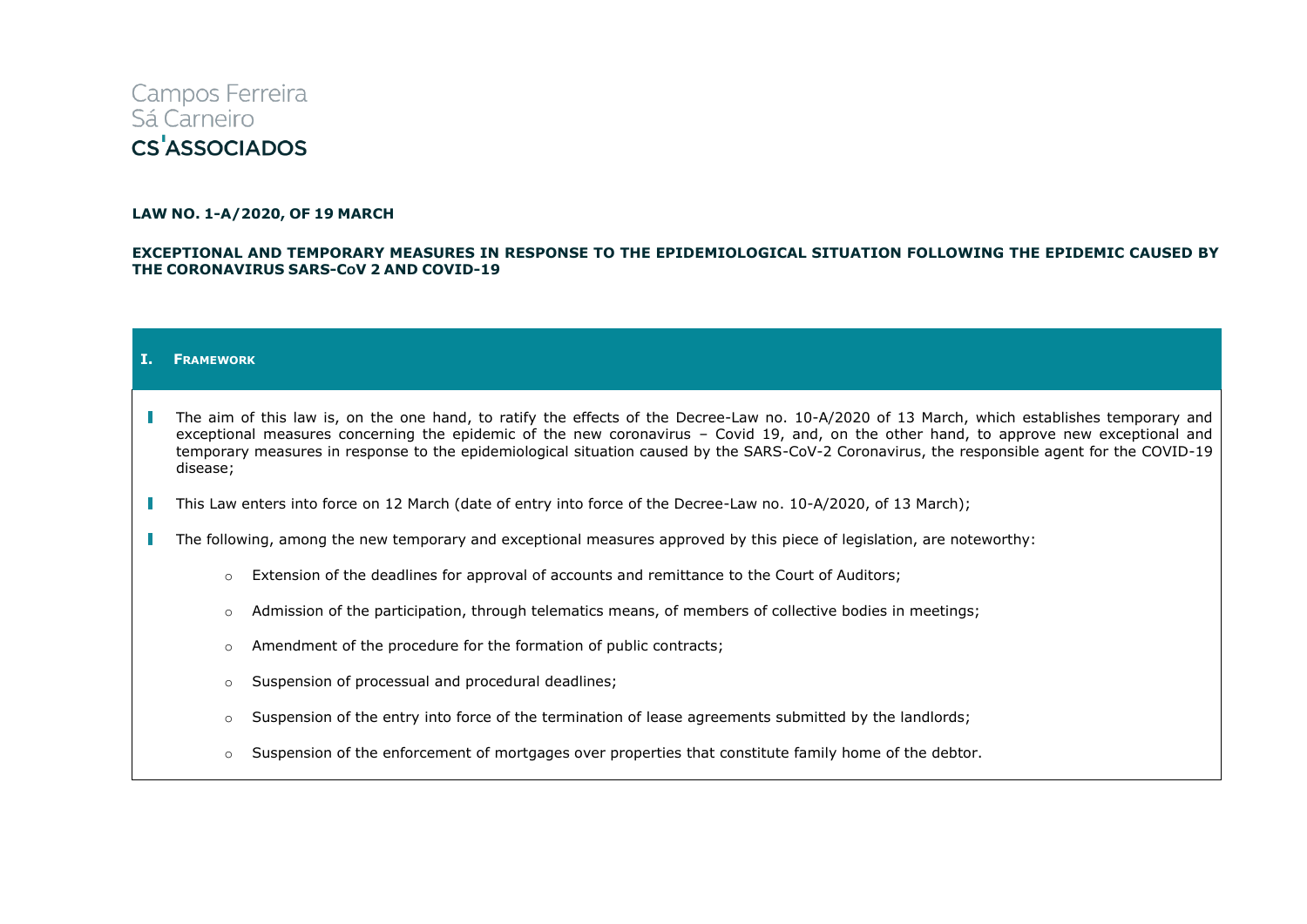## **II. LOCAL AUTHORITIES**

The ordinary meetings of the deliberative and executive bodies of the local authorities and intermunicipal entities expected for the months of April T and May may be held until 30 June 2020, and the obligation to hold meetings in public is suspended until the same date.

# **III. APPROVAL OF ACCOUNTS**

- The entities listed in numbers 1 and 2 of Article 51 of the Law 97/98, of 26 August (among which we emphasise the Presidency of the Republic, a ka The Parliament, Courts, Local Authorities and companies which are concessionaires or administrators of public services or public works, and private foundations which receive annually, on a regular basis, funds from the State Budget or local councils ), whose account's approval depends upon the deliberation of a collective body, may do the remittance of its accounts to the Court of Auditors until 30 June 2020 (instead of 30 April);
- The companies, associations and cooperatives may do the remittance of its approved accounts to the Court of Auditors until 15 July 2020 (and a T may approve the accounts until 20 June 2020).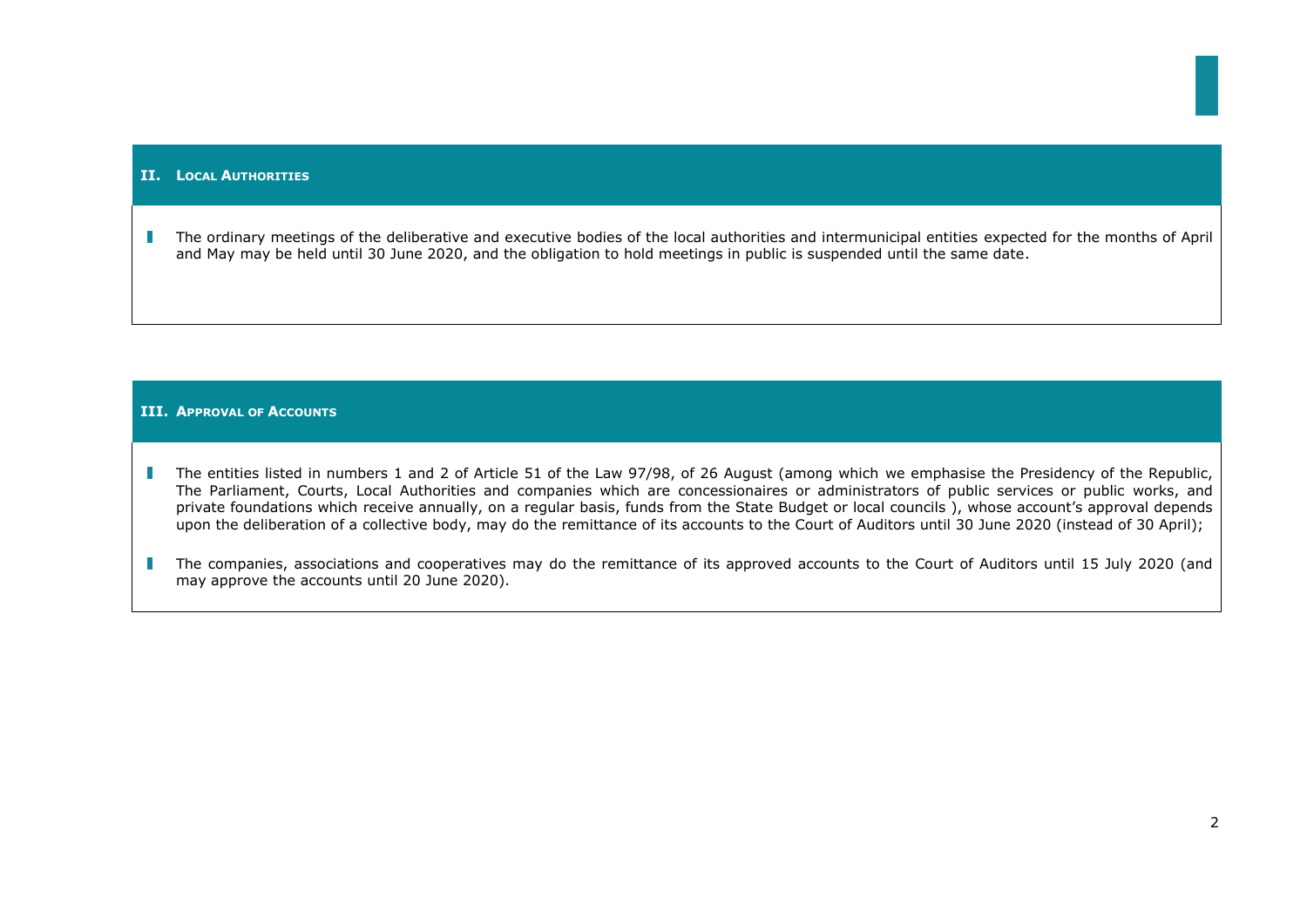# **IV. COLLECTIVE BODIES AND PUBLIC EXAMINATIONS**

- The participation of members of public or private bodies in the respective meetings through telematics means (video or teleconference) shall not preclude the regular functioning of the body, namely concerning *quorum* and deliberations, but the form of participations must be registered in the respective minute;
- Public examinations may be taken through videoconference, as long as the jury and the candidate agree and there are the technical conditions for that.

# **V. PREVENTIVE CONTROL OF THE COURT OF AUDITORS**

- Public works contracts, lease contracts, purchase contracts over moveable goods and service contracts, regardless of the nature of the contracting authority, are exempt from preventive control of the Court of Auditors, during the period of application of this Law (as well as being applicable the exceptional regime for the formation of public contracts, provided for in the Decree-Law 10-A/2020, of 13 March);
- **Contracts exempted from previous control must be consigned to the Court of Auditors within 30 days after being entered into;**
- **Pending deadlines concerning preventive control or concerning acts that must be consigned to the Court of Auditors during the period of** application of this Law shall not be suspended.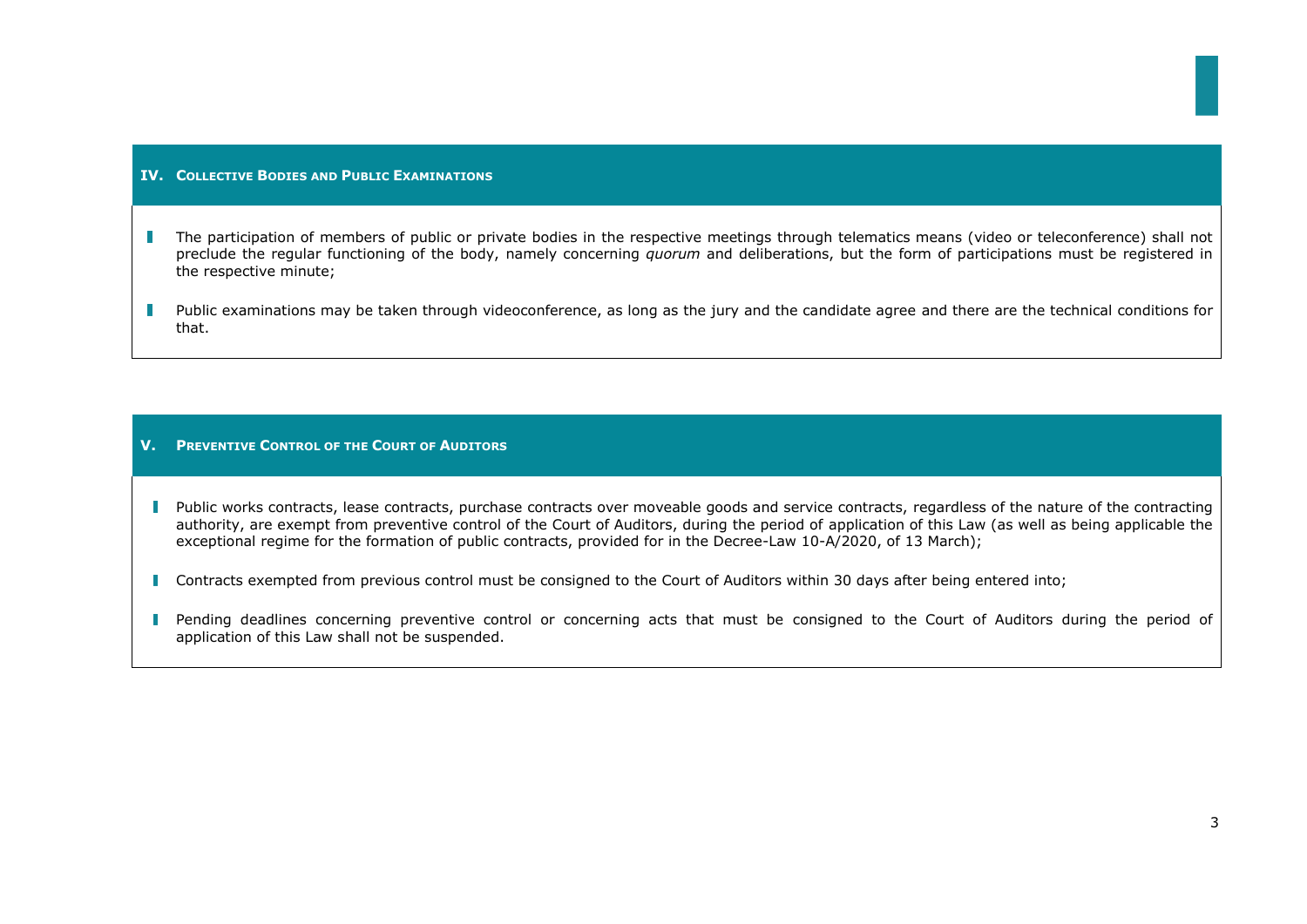## **VI. PROCEDURAL AND PROCESSUAL ACTS**

**I** The judicial vacation regime is applicable, until the term of the exceptional situation of prevention, containment, mitigation and treatment of the epidemic infection by SARS-CoV-2 and COVID-19 disease, to the processual and procedural acts carried out within processes and procedures pending before judicial courts, administrative and tax courts, the Constitutional Court, the Court of Auditors and the remaining judicial bodies, arbitral courts, the Public Prosecutor's Office, the justice of peace, alternative dispute resolution entities and tax enforcement bodies;

Prescription and expiration periods are also suspended for all types of processes and procedures;

The same regime is applicable to:

- $\mathbb{R}^n$ Procedures that run in notary and registry offices;
- T. Administrative and enforcement proceedings, sanctioning and disciplinary procedures, and the respective acts and proceedings that run under the terms of direct, indirect, regional and local administration services, and other administrative entities, namely independent administrative entities, including the Bank of Portugal and the Portuguese Securities Market Commission;
- П Administrative and tax deadlines (the tax deadlines suspended are only the acts of judicial impugnation, informal appeal, hierarchical appeal, or other procedures of the same nature, as well as deadlines for the practice of acts within the same tax procedures) that run in favour of individuals;

The following are also suspended:

- **Urgent procedures, except for the following circumstances:** 
	- Whenever technically feasible, the practice of any procedural and procedure acts through appropriate means of remote communication, namely by teleconference or video call, shall be allowed;
	- Urgent acts and proceedings involving fundamental rights, including procedural steps concerning at-risk minors or educational trials of an urgent nature, steps and trials of imprisoned defendants, provided that they do not involve more people than envisaged by the recommendations of the health authorities and in accordance with the guidelines laid down by the competent Supreme Councils;